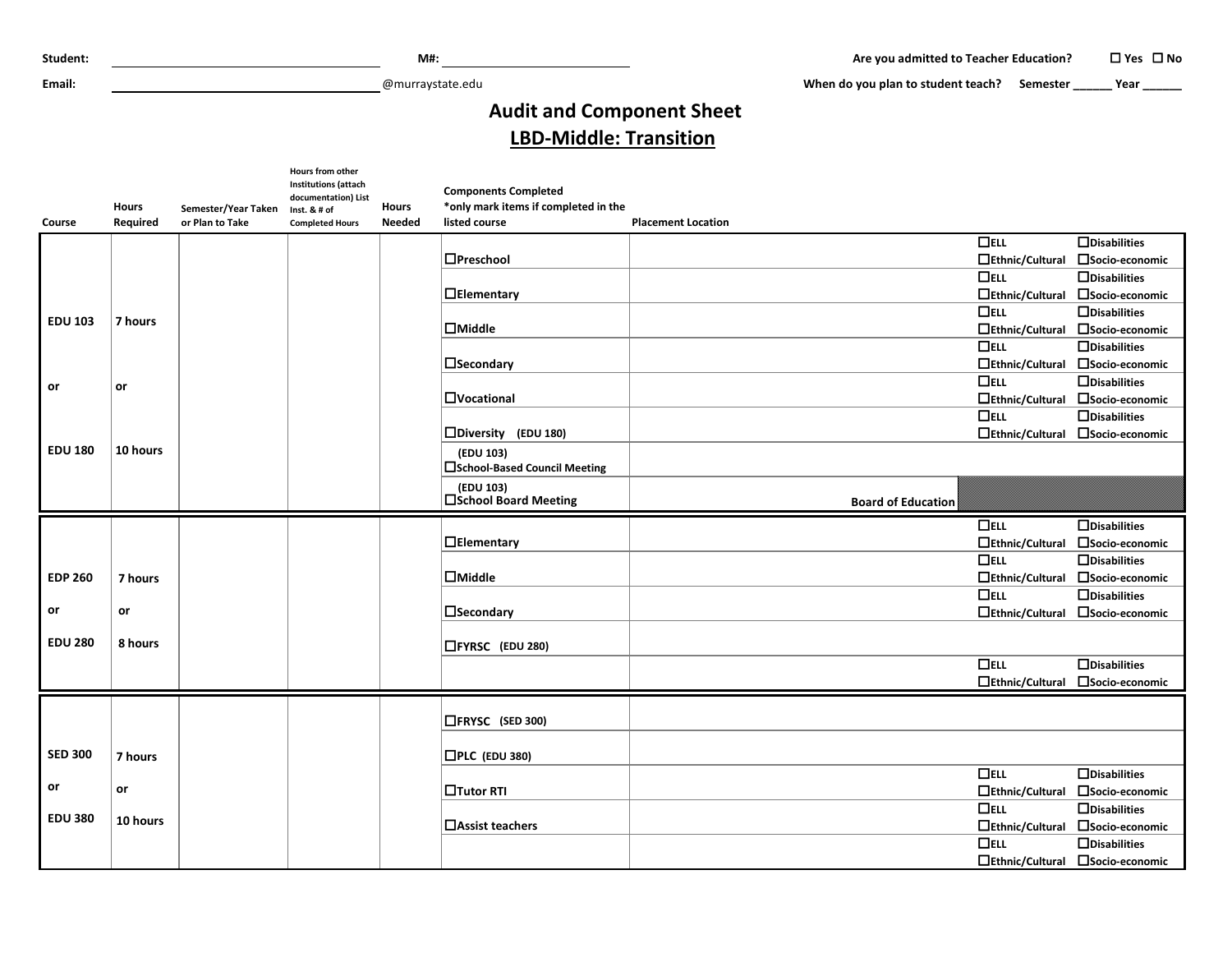| Course                               | Hours<br>Required                                           | Semester/Year Taken<br>or Plan to Take | Hours from other<br><b>Institutions (attach</b><br>documentation) List<br>Inst. & # of<br><b>Completed Hours</b> | <b>Hours</b><br><b>Needed</b> | <b>Components Completed</b><br>*only mark items if completed in the<br>listed course | <b>Placement Location</b> |                                      |                                                         |
|--------------------------------------|-------------------------------------------------------------|----------------------------------------|------------------------------------------------------------------------------------------------------------------|-------------------------------|--------------------------------------------------------------------------------------|---------------------------|--------------------------------------|---------------------------------------------------------|
| <b>ELE 304</b>                       | 21 hours                                                    |                                        |                                                                                                                  |                               |                                                                                      |                           | $\Box$ ELL<br>□Ethnic/Cultural       | $\Box$ Disabilities<br>□Socio-economic                  |
| *ELE 401 <sup>1</sup>                | 15 hours                                                    |                                        |                                                                                                                  |                               | $\blacktriangleright$ 1 - Not required in Social Studies Track                       |                           | $\Box$ ELL<br>$\Box$ Ethnic/Cultural | $\Box$ Disabilities<br>□Socio-economic                  |
| *ELE 402 <sup>2</sup>                | 15 hours                                                    |                                        |                                                                                                                  |                               | 2 - Not required in Science Track                                                    |                           | $\Box$ ELL<br>□Ethnic/Cultural       | $\Box$ Disabilities<br>Socio-economic                   |
|                                      | 15, 30, or<br>45 hours<br>15 hours per<br>methods<br>class) |                                        |                                                                                                                  |                               | $\Box$ Assist teachers                                                               |                           | $\Box$ ELL<br>□Ethnic/Cultural       | $\Box$ Disabilities<br>□Socio-economic                  |
|                                      |                                                             |                                        |                                                                                                                  |                               | <b>□Tutor Students</b>                                                               |                           | $\Box$ ELL<br>□Ethnic/Cultural       | $\Box$ Disabilities<br>□Socio-economic                  |
|                                      |                                                             |                                        |                                                                                                                  |                               | $\Box$ Interaction with Families                                                     |                           | $\Box$ ELL                           | $\Box$ Disabilities<br>□Ethnic/Cultural □Socio-economic |
| <b>ELE 486</b><br>(beginning<br>S19) |                                                             |                                        |                                                                                                                  |                               | $\Box$ Teach whole groups                                                            |                           |                                      |                                                         |
|                                      |                                                             |                                        |                                                                                                                  |                               | $\Box$ Diversity                                                                     |                           | $\Box$ ELL<br>$\Box$ Ethnic/Cultural | $\Box$ Disabilities<br>□Socio-economic                  |
|                                      |                                                             |                                        |                                                                                                                  |                               | <b>□School-Based Council Meeting</b>                                                 |                           |                                      |                                                         |
|                                      |                                                             |                                        |                                                                                                                  |                               | <b>□School Board Meeting</b>                                                         | <b>Board of Education</b> |                                      |                                                         |
| <b>MID 307</b>                       | 10 hours                                                    |                                        |                                                                                                                  |                               |                                                                                      |                           | $\Box$ ELL<br>□Ethnic/Cultural       | $\Box$ Disabilities<br>□ Socio-economic                 |
|                                      | 17 hours                                                    |                                        |                                                                                                                  |                               | $\Box$ Tutor                                                                         |                           | $\Box$ ELL                           | $\Box$ Disabilities<br>□Ethnic/Cultural □Socio-economic |
| <b>MID 342</b>                       |                                                             |                                        |                                                                                                                  |                               | $\Box$ Observe                                                                       |                           | $\Box$ ELL                           | $\Box$ Disabilities                                     |
|                                      |                                                             |                                        |                                                                                                                  |                               | $\Box$ Assist                                                                        |                           | $\Box$ Ethnic/Cultural               | □ Socio-economic                                        |
|                                      |                                                             |                                        |                                                                                                                  |                               | $\square$ PLC                                                                        |                           |                                      |                                                         |
|                                      | 75 hours                                                    |                                        |                                                                                                                  |                               | $\Box$ Tutor                                                                         |                           | $\Box$ ELL                           | $\Box$ Disabilities<br>□Ethnic/Cultural □Socio-economic |
| <b>MID 395</b>                       |                                                             |                                        |                                                                                                                  |                               | <b>Dobserve</b>                                                                      |                           | $\Box$ ELL<br>$\Box$ Ethnic/Cultural | $\Box$ Disabilities<br>□ Socio-economic                 |
|                                      |                                                             |                                        |                                                                                                                  |                               | <b>□Assist (teach) 70min</b>                                                         |                           | $\Box$ ELL                           | $\Box$ Disabilities<br>□Ethnic/Cultural □Socio-economic |
|                                      |                                                             |                                        |                                                                                                                  |                               |                                                                                      |                           |                                      |                                                         |